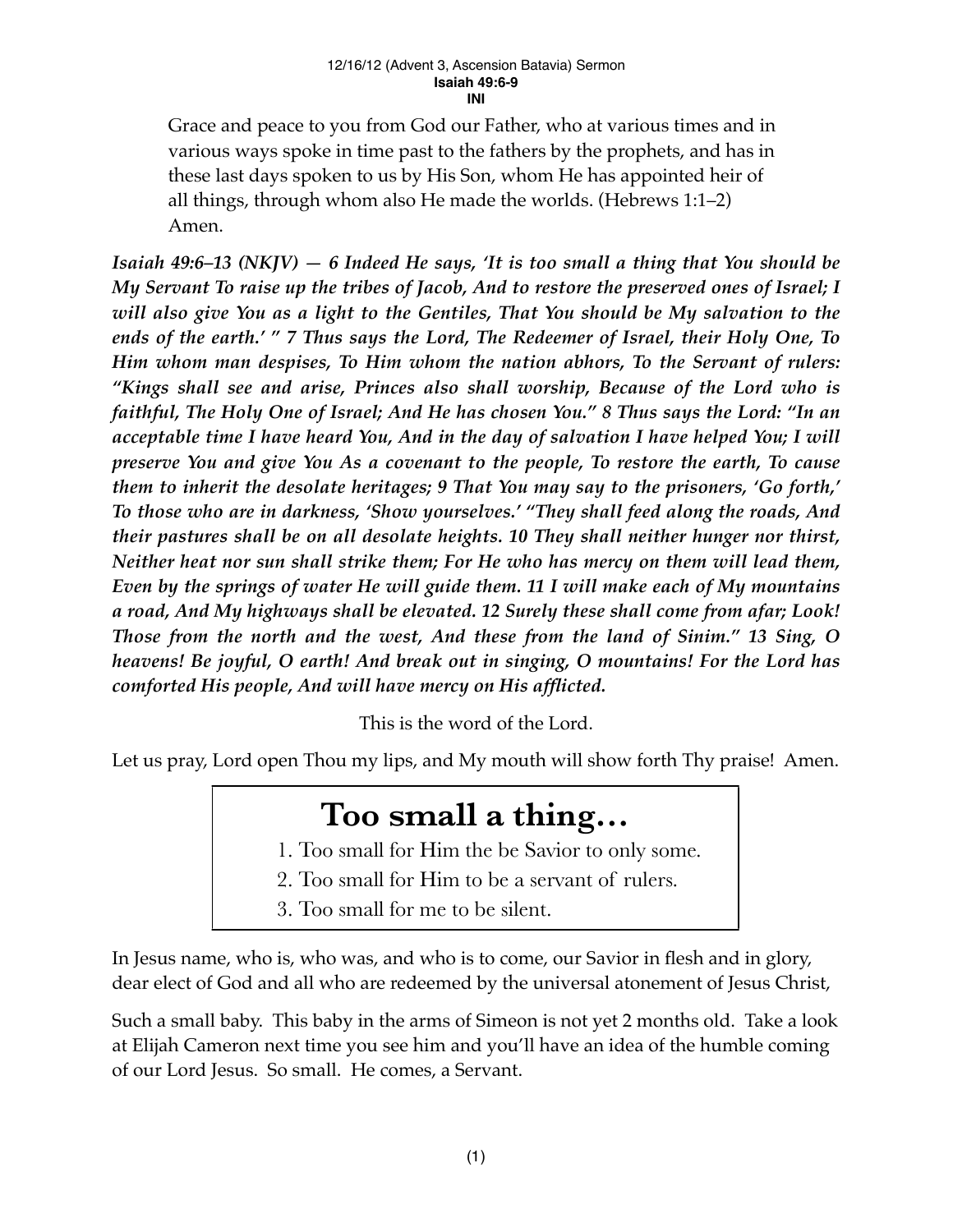However, as the songs we have been pondering in our midweek services have shown us, God's deeds are anything but small. Mary, Zacharias, and Simeon all sing of this Child in terms that are bigger than life itself.

It is too small, literally "too trivial," for God to be limited. In fact that is the basic definition of God: the Unlimited One. Isaiah sings a song of salvation that echoes unto the ends of the earth. It is too small a thing for Him to be Savior to only some. It is too small a thing for this King to forever remain a Servant. And as things so big echo among us, it is indeed too small a thing for us remain silent. **TOO SMALL …**

### **1. Too small for Him to be Savior to only some.**

Salvation comes as a gift of His grace. It is universal. This teaching is central to the foundation of faith itself. It removes the idea that salvation has anything to do with me, with who I am. Indeed who would be saved it if did? *1 John 2:2, He Himself is the satisfactory payment for our sins, and not ours only, but also for the sins of the whole world.*  Christ's payment for sin knows no limits. It depends not in how dedicated you are or are not. It doesn't even depend on whether believe in Him or not. Whether a soul goes to heaven or hell, does not change the fact that Christ gave Himself and paid for that person's sins. It is too small a thing to think that the number of sinners nor the size of your sins bigger than the death of God's Son. Jesus is and will always be the Savior of the whole world, from the least to the greatest, from Judas to Peter, from the serial killer to the pious, work righteous Pharisee. You who believe receive this gift. Those who do not remain in their sins. Either way, it is to the ends of the earth.

## *6 Indeed He says, 'It is too small a thing that You should be My Servant To raise up the tribes of Jacob.'*

Why is the LORD called the Redeemer in v.7? Because we are in need of redemption. This is universal. We hear it in our conscience. We see it in our works. Yet how often do we limit the extent of this great need?

So many of the Jews at the time of our Savior's birth had done just that – limited God, as if He were Savior to only the Jews. When John the Baptist was preparing the way for the coming of Christ, he spoke stearnly to the people: *… do not begin to say to yourselves, 'We have Abraham as our father.' For I say to you that God is able to raise up children to Abraham from these stones. (Luke 3:8).*

The Jews claimed their father Abraham as a ticket to heaven. To think that the basis for God's salvation is our outward church membership is to bring God down to our level … to think that God's salvation is only to those who are in the CLC or to those who are Lutheran is to make God's great work into our empty work. It is too small a thing that He be Savior only to some.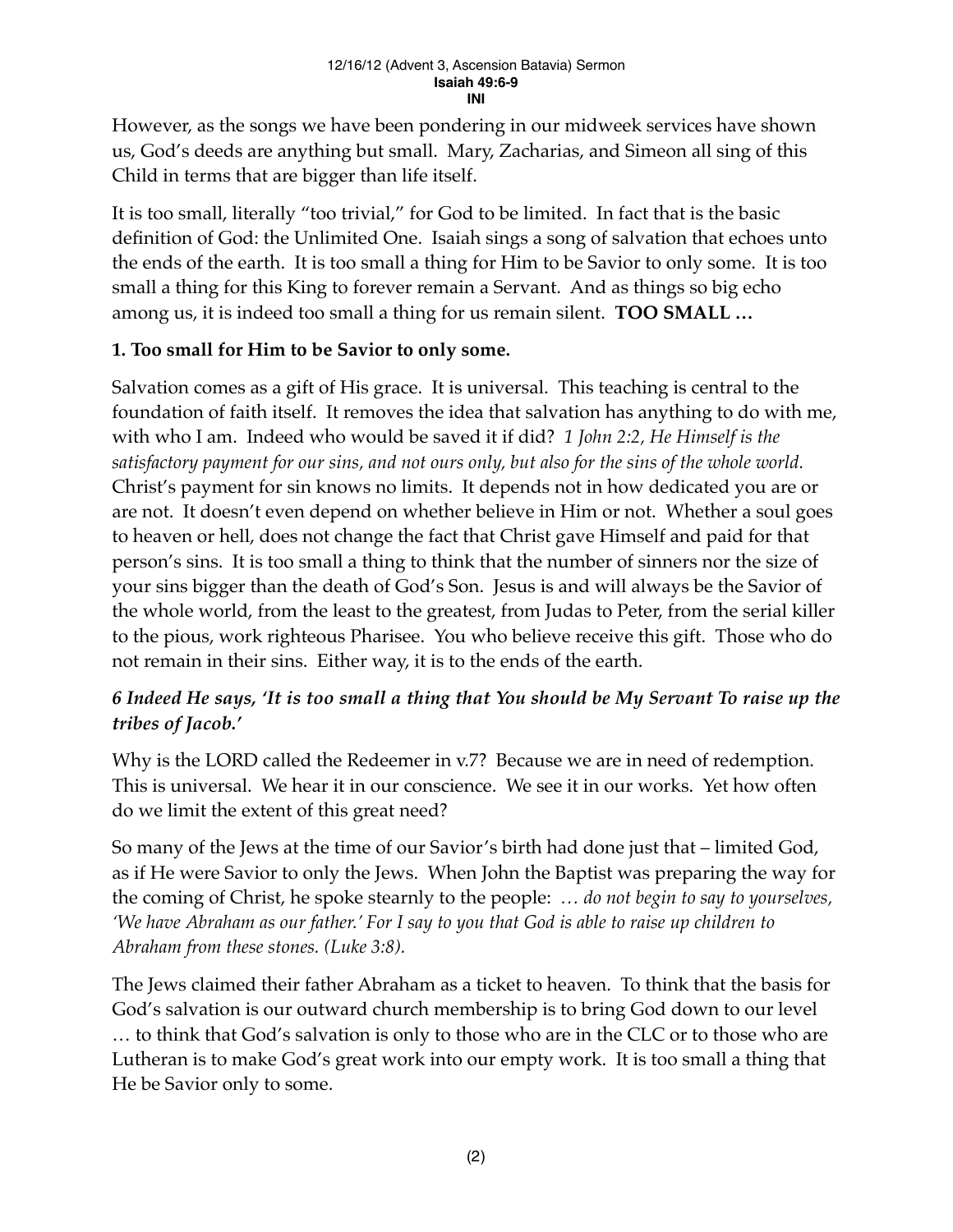## *6 … I will also give You as a light to the Gentiles, That You should be My salvation to the ends of the earth.' "*

The fact that God chose to extend this salvation beyond the tribes of Jacob (beyond the Jews) shows that His salvation will not be contingent on our church membership, our church attendance, or our church heritage.

As Simeon said with the baby Jesus in his arms, *…my eyes have seen Your salvation which You have prepared before the face of all peoples. (Luke 2:30–31)*

As Paul puts it in Ephesians 2, He has made BOTH ONE. God has brought together Jews and non-Jews (Gentiles) into the One Body of Christ.

*For He Himself is our peace, who has made both one, and has broken down the middle wall of separation, having abolished in His flesh the enmity, that is, the law of commandments contained in ordinances, so as to create in Himself one new man from the two, thus making peace, and that He might reconcile them both to God in one body through the cross, thereby putting to death the enmity. (Ephesians 2:14–16)*

The universal promise that has come out of the OT has been given to us Gentiles. *12 Surely these shall come from afar; Look! Those from the north and the west.* Or as Paul says: *But now in Christ Jesus you who once were far off have been brought near by the blood of Christ. (Ephesians 2:13)*

It is too small for Jesus to be Savior to some only. He is Savior to the ends of the earth.

# **2. Too small for Him to be a Servant of Rulers.**

A Servant of Rulers. A Ruler of Kings. Isaiah brings out this "Servant" theme, depicting the Messiah as a Servant of subjection. In the famous chapter 53, Isaiah describes Him as a Man of no splendor or grand appearance. His coming is despised and rejected and we consider Him of no value. His lowly appearance is due to the fact that He bears our ugliness. Our guilt is upon Him. Chosen to suffer.

# *v.7 …To Him whom man despises, To Him whom the nation abhors, To the Servant of rulers…*

How lowly was His coming! Barns and feed troughs. Yet how glorious that God had Chosen Him for this very thing. From Isaiah 42, *"Behold! My Servant whom I uphold, My Elect One in whom My soul delights! I have put My Spirit upon Him;*

Suffering to glory; glory through suffering – this is the way of the LORD. This Servant who is despised and abhorred to the point of death on the cross is also the One God has highly exalted. As Paul writes in Philippians 2, *Therefore God also has highly exalted Him and given Him the name which is above every name, that at the name of Jesus every knee should*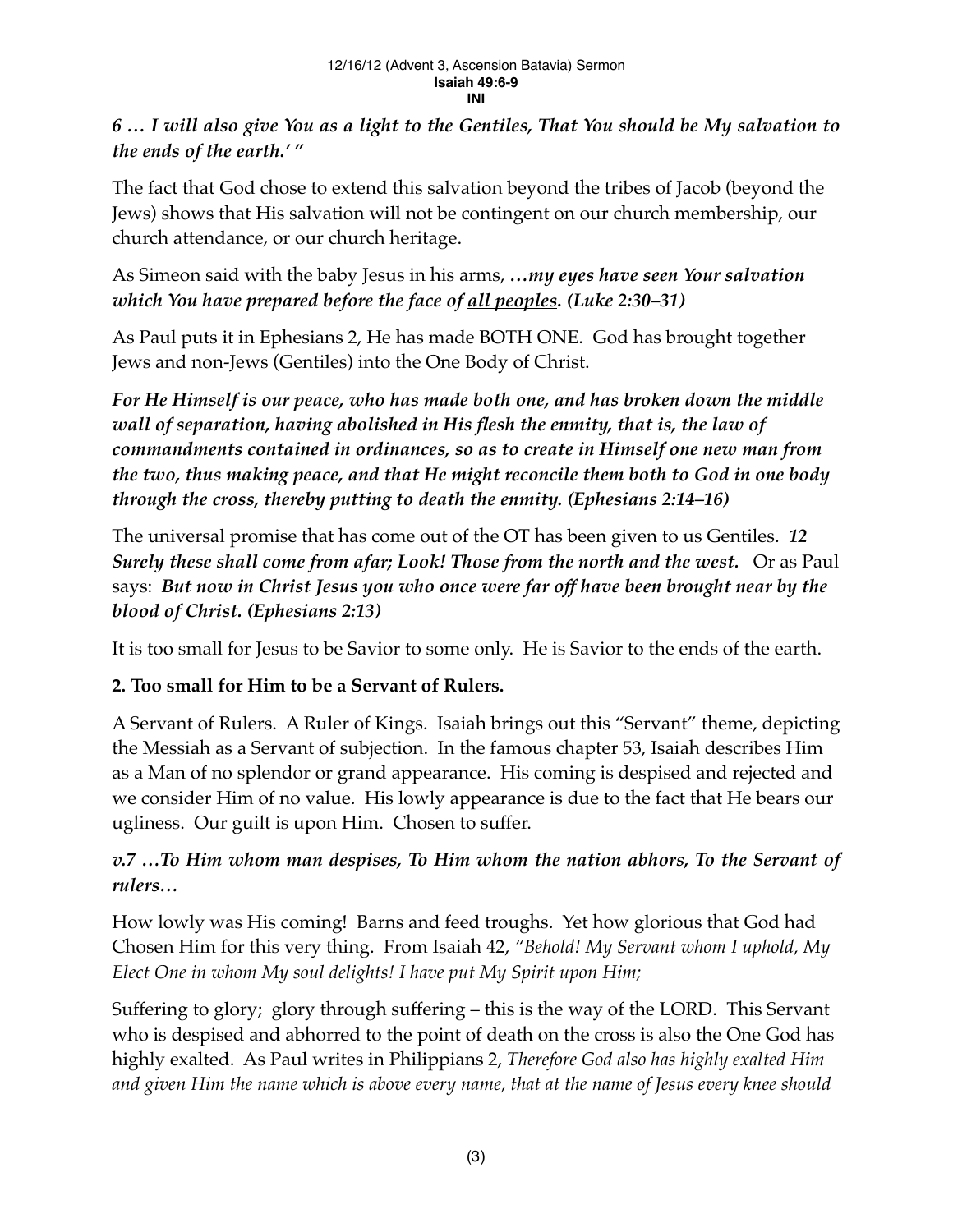#### 12/16/12 (Advent 3, Ascension Batavia) Sermon **Isaiah 49:6-9 INI**

*bow, of those in heaven, and of those on earth, and of those under the earth, (Philippians 2:9–10).* This Servant of rulers has become the Ruler of kings.

### *7 …"Kings shall see and arise, Princes also shall worship ["bow down"], Because of the Lord who is faithful, The Holy One of Israel; And He has chosen You."*

A better translation would be "they bow down." It says not whether this is willingly in worship or not. Kings are normally the ones who remains seated while all others rise. Yet here, the lofty rulers are said to rise and bow low for this despised Servant. The LORD is faithful. It is too small a thing that He should remain a Servant of Rulers.

The Father has has seen the work of His Servant. He has preserved Him through death to rise not just from the grave, but from death itself, to be given not just life, but the highest throne in heaven.

This is a season where it more often becomes about me getting stuff than God giving salvation. In fact, every season our flesh is concerned about getting bigger – the bigger car, the bigger TV, the bigger good deed. However we are never bigger enough. No earthly thing will be bigger enough to get us to heaven. No matter how bigger we get, whether king, a prince, or just a good person, we will be able to rise above death. All will face the same judgment eventually. Every knee will bow.

It is the "acceptable time." These words from v.8 are quoted by Paul in 2 Corinthians, *"In an acceptable time I have heard you, And in the day of salvation I have helped you." Behold, now is the accepted time; behold, now is the day of salvation. (2 Corinthians 6:2)*

Literally, this is "the time of God's favor." We call this time of our lives before death and the final judgment "a time of grace." That God has accepted the work of this Servant and exalted Him above every name means now all things are complete. Now is the time for all to bow before the glorious salvation that has come to earth. And this is just what we do. Our confession of sins each Sunday is a bowing of the knee to the Servant of rulers who has become the Ruler of kings. We stand in the grace of God even now. As His WORD dwells among us it declares the day of God's aid and forgiveness. The WORD preached among us brings the covenant of Christ to you. It give you the inheritance God has prepared for you. You are the prisoners to whom He cries, "Go forth!"

In ch. 61 of Isaiah, this Servant says, *"The Spirit of the Lord God is upon Me, Because the*  Lord has anointed Me To preach good tidings to the poor; He has sent Me to heal the *brokenhearted, To proclaim liberty to the captives, And the opening of the prison to those who are bound; (Isaiah 61:1) … To proclaim the acceptable year of the Lord, And the day of vengeance of our God; To comfort all who mourn, (Isaiah 61:2).*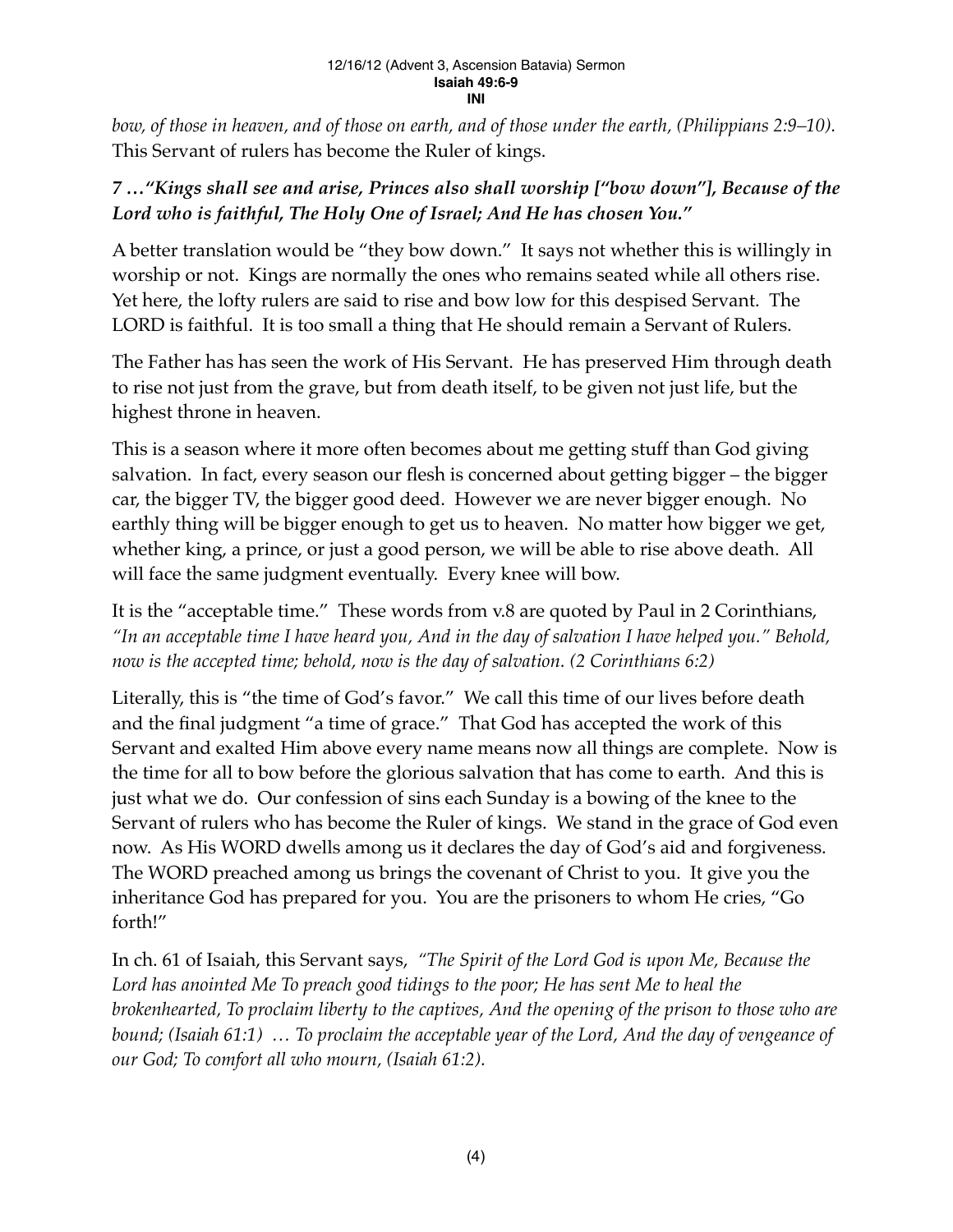What the Servant proclaims is both a day of favor and the day of vengeance. His coming is a day of favor. It is peace on earth and God's good will to all people. At the same time, it is not a day to take for granted. Now is not a time to put off to tomorrow what lays before us today.

To those who bigger themselves by self made works, this is a day of vengeance. In the end, Jesus will be revealed before all the world as the One God chose to take away the sins of the world, the only salvation.

But to us who believe, this is the acceptable year. Rather than biggering ourselves through our own works, we are set free to things bigger than life itself. We have been given the desolate heritage. You are brought in the kingdom of God's Son where heaven itself and all its treasures are yours. We bow our knee in this time of favor before the One who has saved, the One whom we love.

It is too small a thing that He would remain a Servant to rulers, for He is the Ruler of kings.

# **3. Too small for me to be silent.**

Now is the acceptable time. "Go forth!" He says. It is no small thing that this has come to you in this acceptable time. It is no small thing that the Holy Spirit has caused you to believe. **This is too small a thing for you to remain silent**!

Did you know the FCC is trying to place a ban on commercials that are excessively loud? Have you ever noticed how marketing reps design commercials to be louder than the regular program you watch. The want them to be bigger so they can get your attention. The regular shows you are used to tuning in to have your attention already. The commercials have so speak up if they want to grab you.

You live in a world where people are used to tuning into one way of thinking. They are so used to only listening to messages that encourage them to do better, to do what feels good, to make a name for yourself. When a commercial comes on, if it is loud enough, appealing enough, they'll pay attention. The world is full of commercials raising their voice, shouting at people for attention, claiming the right answers to life's problems.

Unlike TV commercials, we are not in the business of being more flashy, louder, and appealing to people's attention spans. The effectiveness of God's message is the content. It is big things in small packages. It is a still small voice of the WORD that tears at our heart, strips us of self-reliance, and changes our heart forever.

*13 Sing, O heavens! Be joyful, O earth! And break out in singing, O mountains! For the Lord has comforted His people, And will have mercy on His afflicted.*